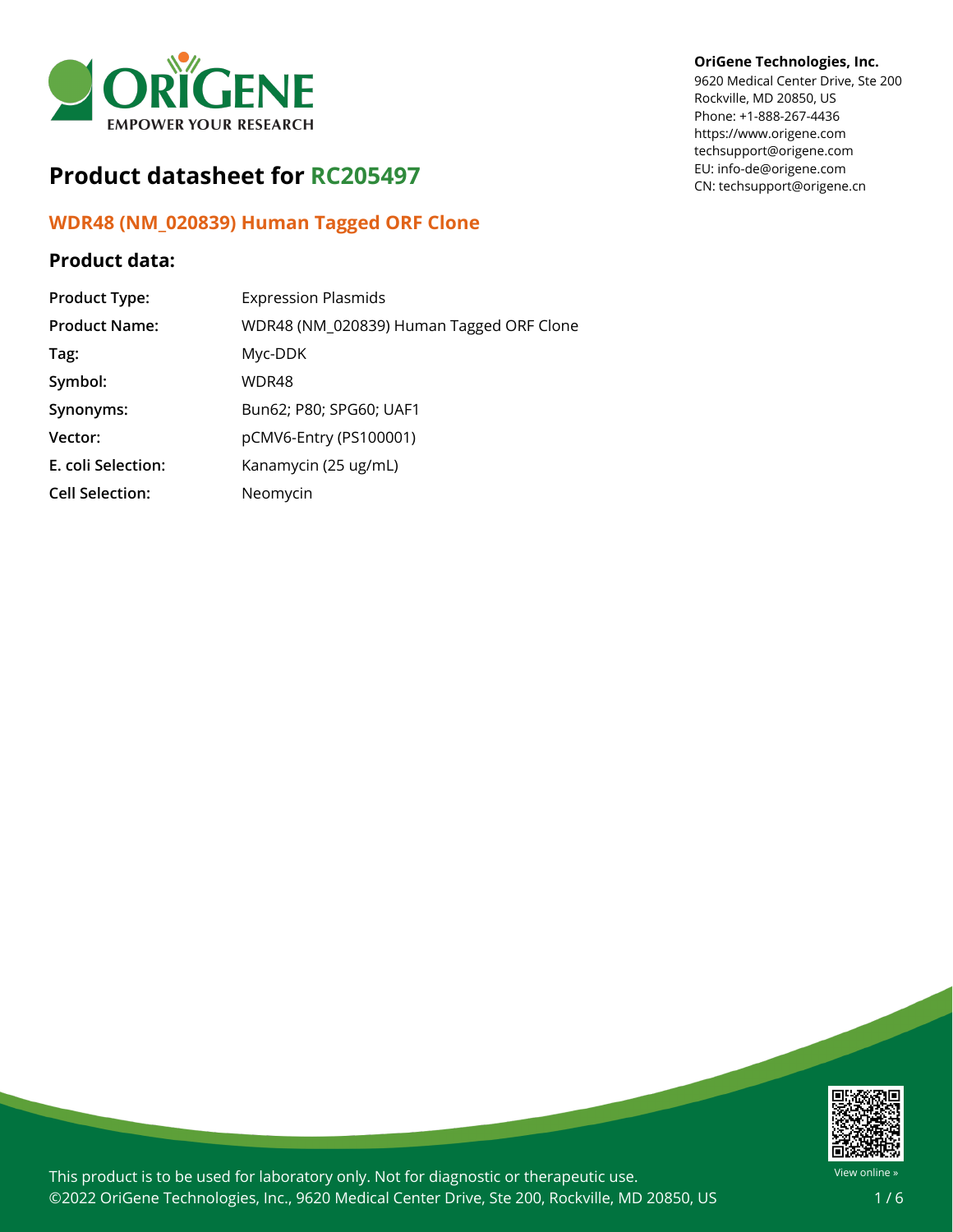| <b>ORIGENE</b>        | WDR48 (NM_020839) Human Tagged ORF Clone - RC205497                                                                                                                                                                                                                                                                                                                                                                                                                                                                                                                                                                                                                                                                                                                                                                                                                                                                                                                                                                                                                                                                                                                                                                          |
|-----------------------|------------------------------------------------------------------------------------------------------------------------------------------------------------------------------------------------------------------------------------------------------------------------------------------------------------------------------------------------------------------------------------------------------------------------------------------------------------------------------------------------------------------------------------------------------------------------------------------------------------------------------------------------------------------------------------------------------------------------------------------------------------------------------------------------------------------------------------------------------------------------------------------------------------------------------------------------------------------------------------------------------------------------------------------------------------------------------------------------------------------------------------------------------------------------------------------------------------------------------|
| <b>ORF Nucleotide</b> | >RC205497 representing NM_020839                                                                                                                                                                                                                                                                                                                                                                                                                                                                                                                                                                                                                                                                                                                                                                                                                                                                                                                                                                                                                                                                                                                                                                                             |
| Sequence:             | Red=Cloning site Blue=ORF Green=Tags(s)                                                                                                                                                                                                                                                                                                                                                                                                                                                                                                                                                                                                                                                                                                                                                                                                                                                                                                                                                                                                                                                                                                                                                                                      |
|                       | TTTTGTAATACGACTCACTATAGGGCGGCCGGGAATTCGTCGACTGGATCCGGTACCGAGGAGATCTGCC<br><b>GCCGCGATCGCC</b>                                                                                                                                                                                                                                                                                                                                                                                                                                                                                                                                                                                                                                                                                                                                                                                                                                                                                                                                                                                                                                                                                                                                |
|                       | ATGGCGGCCCATCACCGGCAGAACACAGCAGGGCGGAGGAAAGTGCAGGTTTCCTATGTTATTCGAGATG<br>AAGTGGAGAAGTACAACCGAAATGGAGTCAATGCTCTGCAGCTGGATCCAGCACTAAATAGACTTTTCAC<br>ATGGAACACCATACTGATTGGGTAAACGACATTGTACTCTGTTGTAATGGGAAAACATTAATATCTGCTT<br>CTTCTGACACGACAGTAAAAGTATGGAATGCACACAAGGGATTTTGCATGTCAACATTAAGGACACATAA<br>ATATTCCTTTGGGATGTGAATACTCTAACAGCATTGACTGCCTCAAATAACACTGTCACAACTTCTTCTT<br>TAAGTGGAAACAAAGATTCCATTTATAGCCTGGCCATGAATCAACTGGGAACAATCATTGTATCAGGGTC<br>CACTGAAAAGGTGTTACGGGTATGGGATCCAAGAACATGTGCAAAACTAATGAAGCTTAAAGGGCACACG<br>GATAATGTGAAGGCATTGCTATTAAACAGAGATGGCACGCAATGCCTGTCAGGCAGTTCTGATGGGACAA<br>TTCGCCTTTGGTCCCTTGGCCAGCAGAGATGTATAGCAACATACCGAGTCCATGATGAAGGTGTTTGGGC<br>GCTGCAAGTCAATGATGCCTTCACACATGTGTATTCTGGTGGAAGGGACAGGAAGATTTATTGTACAGAC<br>CTAAGAAACCCTGACATTCGGGTGCTAATTTGTGAAGAAAAAGCACCAGTTCTCAAGATGGAGCTTGATA<br>AGGAATTCATAATTTTAGAGCCTCTGGAGATTATGACAATGACTGTACAAATCCTATAACACCTCTTTGT<br>ACACAACCTGACCAGGTTATTAAAGGGGGTGCTAGTATTATTCAGTGCCACATTCTTAATGATAAGAGAC<br>ATATATTAACCAAAGATACCAATAATAATGTGGCATATTGGGATGTATTGAAGGCATGTAAAGTTGAAGA<br>TCTGGGCAAAGTGGATTTTGAAGATGAAATTAAGAAAAGATTTAAAATGGTGTATGTGCCAAATTGGTTC<br>TCAGTAGACTTAAAAACAGGGATGTTAACTATTACTTTGGATGAAAGTGATTGTTTTGCTGCCTGGGTTT |
|                       | CTGCAAAAGATGCTGGTTTCAGCAGCCCTGATGGGTCAGATCCAAAATTGAATTTAGGAGGACTTTTACT<br>CCAAGCACTCCTGGAATATTGGCCTAGAACACATGTGAATCCAATGGATGAAGAGGAAAATGAAGTAAAC<br>CATGTAAATGGGGAGCAGGAGAACCGAGTGCAGAAGGGAAATGGATATTTTCAAGTGCCCCCACATACAC<br>CCGTGATCTTTGGTGAAGCTGGAGGTCGCACACTGTTCAGGCTGCTCTGCCGAGATTCCGGGGGTGAGAC<br>TGAGTCTATGCTTCTTAATGAAACAGTGCCACAATGGGTAATTGACATCACTGTGGATAAAAATATGCCC<br>AAATTCAACAAAATTCCTTTCTACCTCCAACCTCATGCATCTTCAGGAGCAAAAACCTTAAAAAAAGATA<br>GACTCTCTGCTAGTGACATGCTCCAAGTCCGAAAAGTTATGGAACATGTTTATGAAAAAATTATCAACTT<br>GGATAATGAGTCTCAAACCACTAGCTCTTCTAATAATGAAAAACCAGGAGAACAGGAAAAAGAAGAAGAT<br>ATTGCTGTGTTGGCAGAGGAGAAAATTGAACTTTTGTGCCAAGACCAGGTTTTGGATCCAAATATGGACC<br>TTCGAACAGTGAAACACTTCATATGGAAGAGCGGTGGAGACCTCACCCTCCATTACCGTCAGAAGTCCAC<br>G                                                                                                                                                                                                                                                                                                                                                                                                                                                        |

ACGCGTACGCGGCCGCTCGAGCAGAAACTCATCTCAGAAGAGGATCTGGCAGCAAATGATATCCTGGATT ACAAGGATGACGACGATAAGGTTTAA

This product is to be used for laboratory only. Not for diagnostic or therapeutic use. ©2022 OriGene Technologies, Inc., 9620 Medical Center Drive, Ste 200, Rockville, MD 20850, US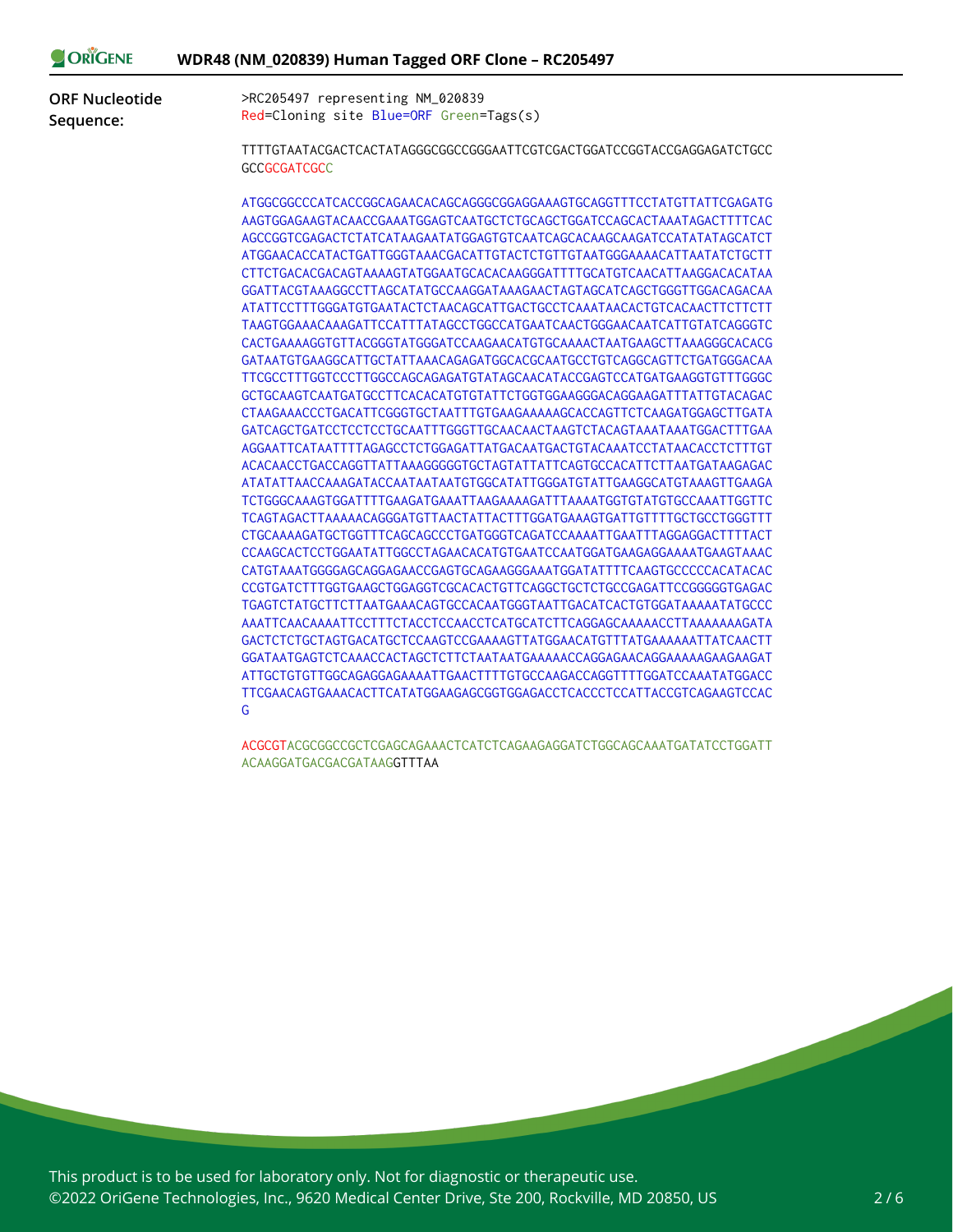|  | ORIGENE | WDR48 (NM_020839) Human Tagged ORF Clone - RC205497 |
|--|---------|-----------------------------------------------------|
|--|---------|-----------------------------------------------------|

**Protein Sequence:** >RC205497 representing NM\_020839 Red=Cloning site Green=Tags(s)

> MAAHHRQNTAGRRKVQVSYVIRDEVEKYNRNGVNALQLDPALNRLFTAGRDSIIRIWSVNQHKQDPYIAS MEHHTDWVNDIVLCCNGKTLISASSDTTVKVWNAHKGFCMSTLRTHKDYVKALAYAKDKELVASAGLDRQ IFLWDVNTLTALTASNNTVTTSSLSGNKDSIYSLAMNQLGTIIVSGSTEKVLRVWDPRTCAKLMKLKGHT DNVKALLLNRDGTQCLSGSSDGTIRLWSLGQQRCIATYRVHDEGVWALQVNDAFTHVYSGGRDRKIYCTD LRNPDIRVLICEEKAPVLKMELDRSADPPPAIWVATTKSTVNKWTLKGIHNFRASGDYDNDCTNPITPLC TQPDQVIKGGASIIQCHILNDKRHILTKDTNNNVAYWDVLKACKVEDLGKVDFEDEIKKRFKMVYVPNWF SVDLKTGMLTITLDESDCFAAWVSAKDAGFSSPDGSDPKLNLGGLLLQALLEYWPRTHVNPMDEEENEVN HVNGEQENRVQKGNGYFQVPPHTPVIFGEAGGRTLFRLLCRDSGGETESMLLNETVPQWVIDITVDKNMP KFNKIPFYLQPHASSGAKTLKKDRLSASDMLQVRKVMEHVYEKIINLDNESQTTSSSNNEKPGEQEKEED IAVLAEEKIELLCQDQVLDPNMDLRTVKHFIWKSGGDLTLHYRQKST

### TRTRPLEQKLISEEDLAANDILDYKDDDDKV

**Restriction Sites:** SgfI-MluI **Cloning Scheme:**



\* The last codon before the Stop codon of the ORF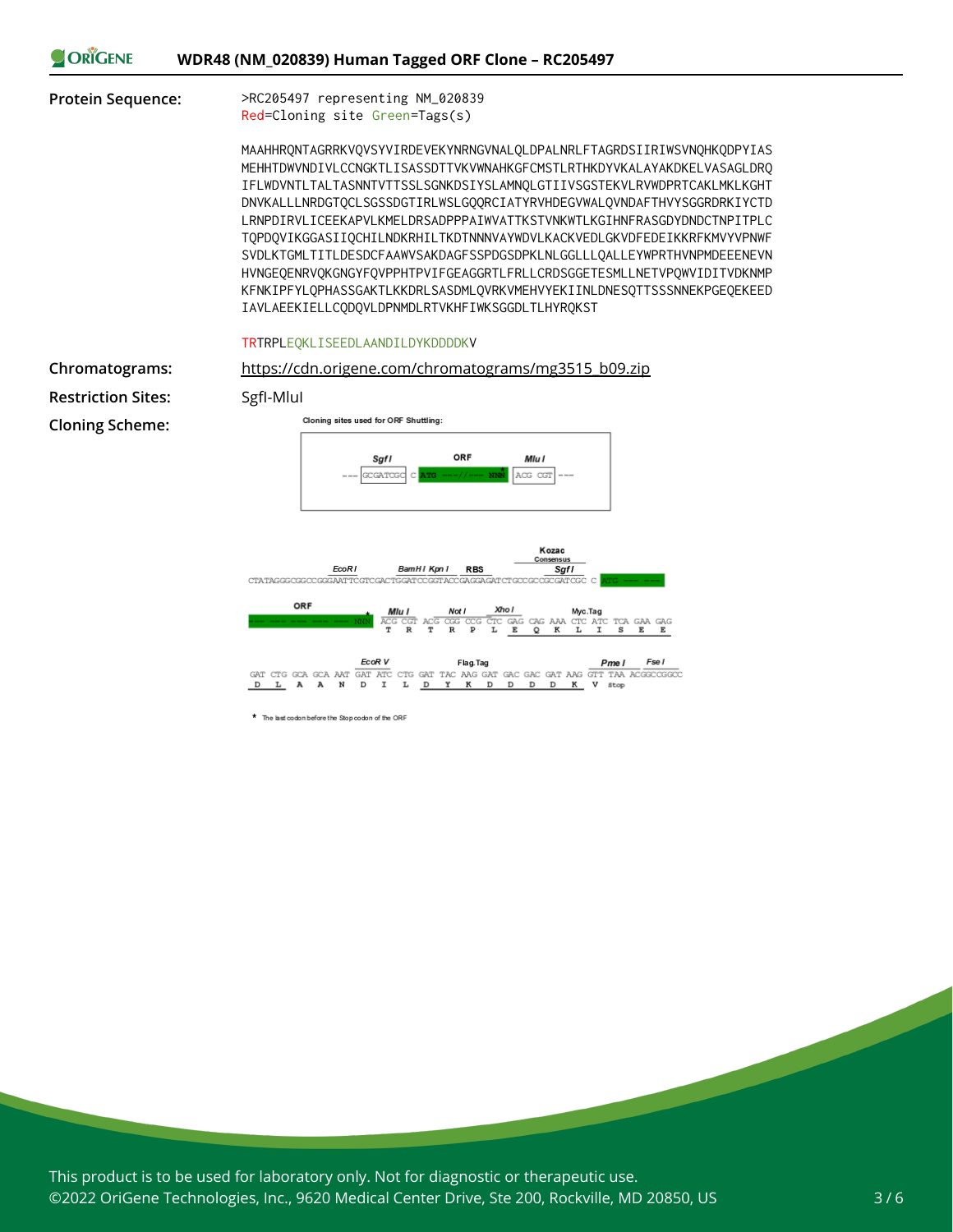```
ORIGENE
```
### **Plasmid Map:**



| ACCN:                         | NM_020839                                                                                                                                                                                                                                                                                                                                                                                                                                           |
|-------------------------------|-----------------------------------------------------------------------------------------------------------------------------------------------------------------------------------------------------------------------------------------------------------------------------------------------------------------------------------------------------------------------------------------------------------------------------------------------------|
| <b>ORF Size:</b>              | 2031 bp                                                                                                                                                                                                                                                                                                                                                                                                                                             |
| <b>OTI Disclaimer:</b>        | The molecular sequence of this clone aligns with the gene accession number as a point of<br>reference only. However, individual transcript sequences of the same gene can differ through<br>naturally occurring variations (e.g. polymorphisms), each with its own valid existence. This<br>clone is substantially in agreement with the reference, but a complete review of all prevailing<br>variants is recommended prior to use. More info      |
| <b>OTI Annotation:</b>        | This clone was engineered to express the complete ORF with an expression tag. Expression<br>varies depending on the nature of the gene.                                                                                                                                                                                                                                                                                                             |
| Components:                   | The ORF clone is ion-exchange column purified and shipped in a 2D barcoded Matrix tube<br>containing 10ug of transfection-ready, dried plasmid DNA (reconstitute with 100 ul of water).                                                                                                                                                                                                                                                             |
| <b>Reconstitution Method:</b> | 1. Centrifuge at 5,000xg for 5min.<br>2. Carefully open the tube and add 100ul of sterile water to dissolve the DNA.<br>3. Close the tube and incubate for 10 minutes at room temperature.<br>4. Briefly vortex the tube and then do a quick spin (less than 5000xg) to concentrate the liquid<br>at the bottom.<br>5. Store the suspended plasmid at -20°C. The DNA is stable for at least one year from date of<br>shipping when stored at -20°C. |
| RefSeq:                       | NM 020839.2, NP 065890.1                                                                                                                                                                                                                                                                                                                                                                                                                            |
| RefSeq Size:                  | 3705 bp                                                                                                                                                                                                                                                                                                                                                                                                                                             |
| <b>RefSeq ORF:</b>            | 2034 bp                                                                                                                                                                                                                                                                                                                                                                                                                                             |

This product is to be used for laboratory only. Not for diagnostic or therapeutic use. ©2022 OriGene Technologies, Inc., 9620 Medical Center Drive, Ste 200, Rockville, MD 20850, US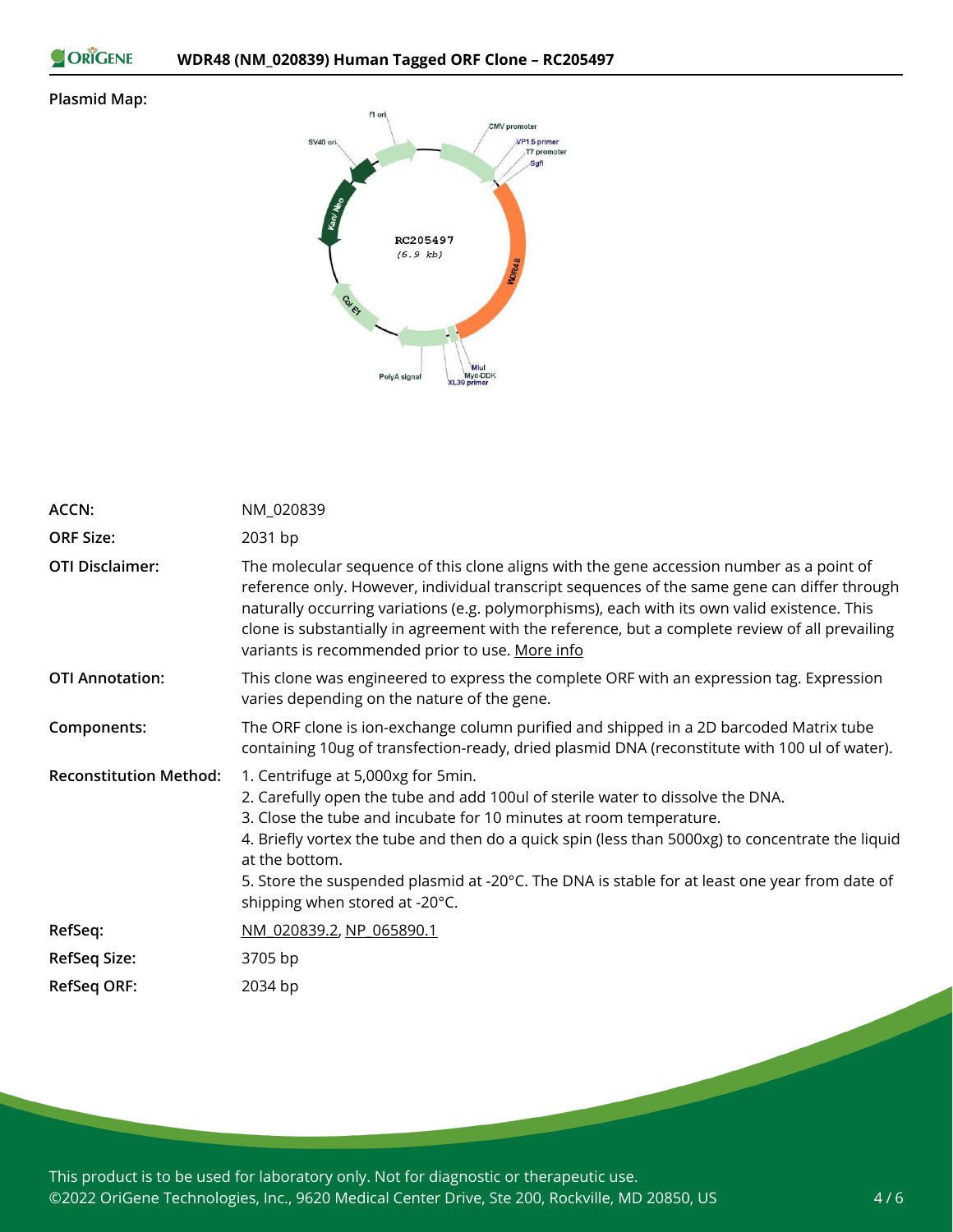| ORIGENE              | WDR48 (NM_020839) Human Tagged ORF Clone - RC205497                                                                                                                                                                                                                                                                               |
|----------------------|-----------------------------------------------------------------------------------------------------------------------------------------------------------------------------------------------------------------------------------------------------------------------------------------------------------------------------------|
| Locus ID:            | 57599                                                                                                                                                                                                                                                                                                                             |
| UniProt ID:          | Q8TAF3                                                                                                                                                                                                                                                                                                                            |
| <b>Cytogenetics:</b> | 3p22.2                                                                                                                                                                                                                                                                                                                            |
| Domains:             | <b>WD40</b>                                                                                                                                                                                                                                                                                                                       |
| MW:                  | 76 kDa                                                                                                                                                                                                                                                                                                                            |
| Gene Summary:        | The protein encoded by this gene has been shown to interact with ubiquitin specific<br>peptidase 1 (USP1), activating the deubiquitinating activity of USP1 and allowing it to remove<br>the ubiquitin moiety from monoubiquitinated FANCD2. FANCD2 is ubiquitinated in response<br>to DNA damage. [provided by RefSeq, Sep 2016] |

## **Product images:**



HEK293T cells were transfected with the pCMV6- ENTRY control (Cat# [PS100001], Left lane) or pCMV6-ENTRY WDR48 (Cat# RC205497, Right lane) cDNA for 48 hrs and lysed. Equivalent amounts of cell lysates (5 ug per lane) were separated by SDS-PAGE and immunoblotted with anti-WDR48 antibody (Cat# [TA890061]). Positive lysates [LY412261] (100ug) and [LC412261] (20ug) can be purchased separately from OriGene.

Western blot validation of overexpression lysate (Cat# [LY412261]) using anti-DDK antibody (Cat# [TA50011-100]). Left: Cell lysates from untransfected HEK293T cells; Right: Cell lysates from HEK293T cells transfected with RC205497 using transfection reagent MegaTran 2.0 (Cat# [TT210002]).

This product is to be used for laboratory only. Not for diagnostic or therapeutic use. ©2022 OriGene Technologies, Inc., 9620 Medical Center Drive, Ste 200, Rockville, MD 20850, US